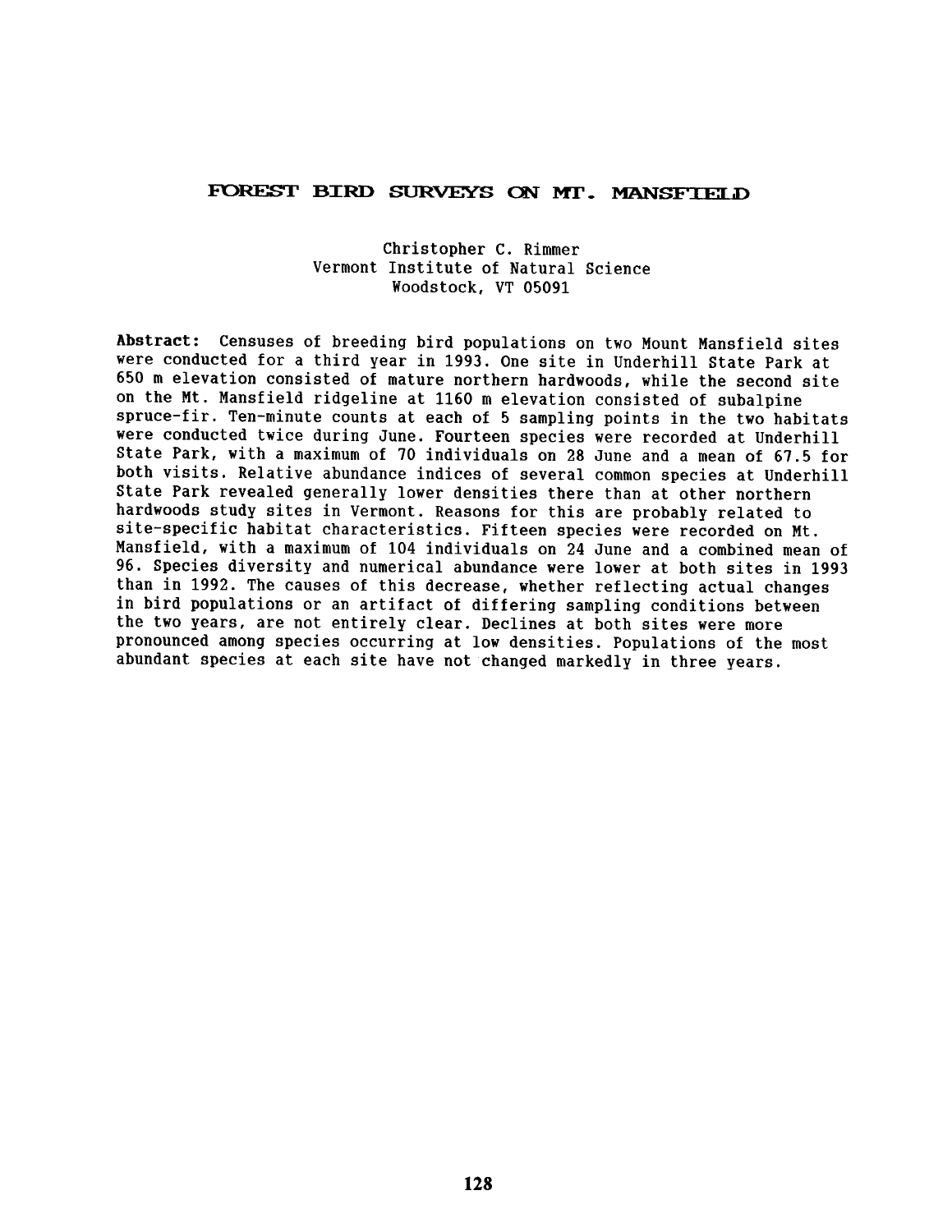## FOREST BIRD SURVEYS ON MT. MANSFIELD

Introduction: In 1993, breeding bird censuses were conducted for a third consecutive year on two permanent study sites on Mt. Mansfield, as part of a long-term Vermont Forest Bird Monitoring Program conducted by the Vermont Institute of Natural Science (VINS). This program was initiated in 1989 with the primary goal of conducting habitat-specific monitoring of forest interior breeding bird populations in Vermont and tracking long-term changes. As of 1993, VINS has selected, marked and censused 17 permanently protected sites of mature forest habitat in Vermont. The specific objectives of the Mt. Mansfield study include: 1} adding a bird monitoring component to the integrated ecological research being conducted under the VMC; 2} adding two study sites to VINS' statewide monitoring program; and 3} sampling bird populations in the high elevation spruce-fir zone.

Methods: Survey methods were identical to those in 1991 and 1992. Each site consists of a series of five sampling points spaced 200-300 meters apart. Preliminary site visits were made in late spring to check the condition of vinyl flagging and metal tree tags. Each site was censused twice during the height of breeding activities in June. Each census consisted of 10-minute counts of all birds seen and heard at each of the five sampling points. Field data were transcribed onto standardized forms and subsequently computerized, using DBASE3. Vegetation sampling was postponed until 1994, pending development of a continentwide, standardized protocol for measuring habitat in relation to bird diversity and abundance.

Results and Discussion: Overall numerical abundance was significantly lower at both sites in 1993 than in 1992, although somewhat higher than in 1991 (Table 1} .Species diversity also dropped at the two sites from 1992. Fourteen species were recorded at Underhill State Park, with a maximum of 70 individuals (111 in 1992} on 28 June and a mean of 67.5 (103.5 in 1992} for both visits (Table 2). Declines at the Underhill site were more pronounced among species occurring at low densities and in fewer than three years than among those recorded at higher densities and in all three years. Of the five most abundant species (Red-eyed Vireo, Black-throated Warbler, Black-throated Green Warbler, Ovenbird, and Canada Warbler), only two declined in 1993, and only Black-throated Blue Warblers decreased significantly (41%) in number. However, four species recorded at low densities in 1991 and 1992 dropped out completely in 1993, and an additional nine species previously recorded only in 1992 either declined (n=5) or went undetected (n=4) in 1993 (Table 1}.

Comparing 1991-93 means of eight species at Underhill State Park and at VINS' five other northern hardwoods' sites reveals generally lower densities at Underhill (Table 3). Red-eyed Vireos, in particular, occur at surprisingly low density at the Underhill site. Populations of Black-throated Blue Warblers and Ovenbirds, while low, fall within the ranges recorded at other northern hardwoods sites. Black-throated Green and Canada warblers, in contrast, are both relatively abundant at Underhill. It is difficult to advance an explanation for these between-site differences, given the marked variation that exists within each species over the six sites (Table 3). Bird populations undoubtedly vary with site-specific habitat characteristics, such as relative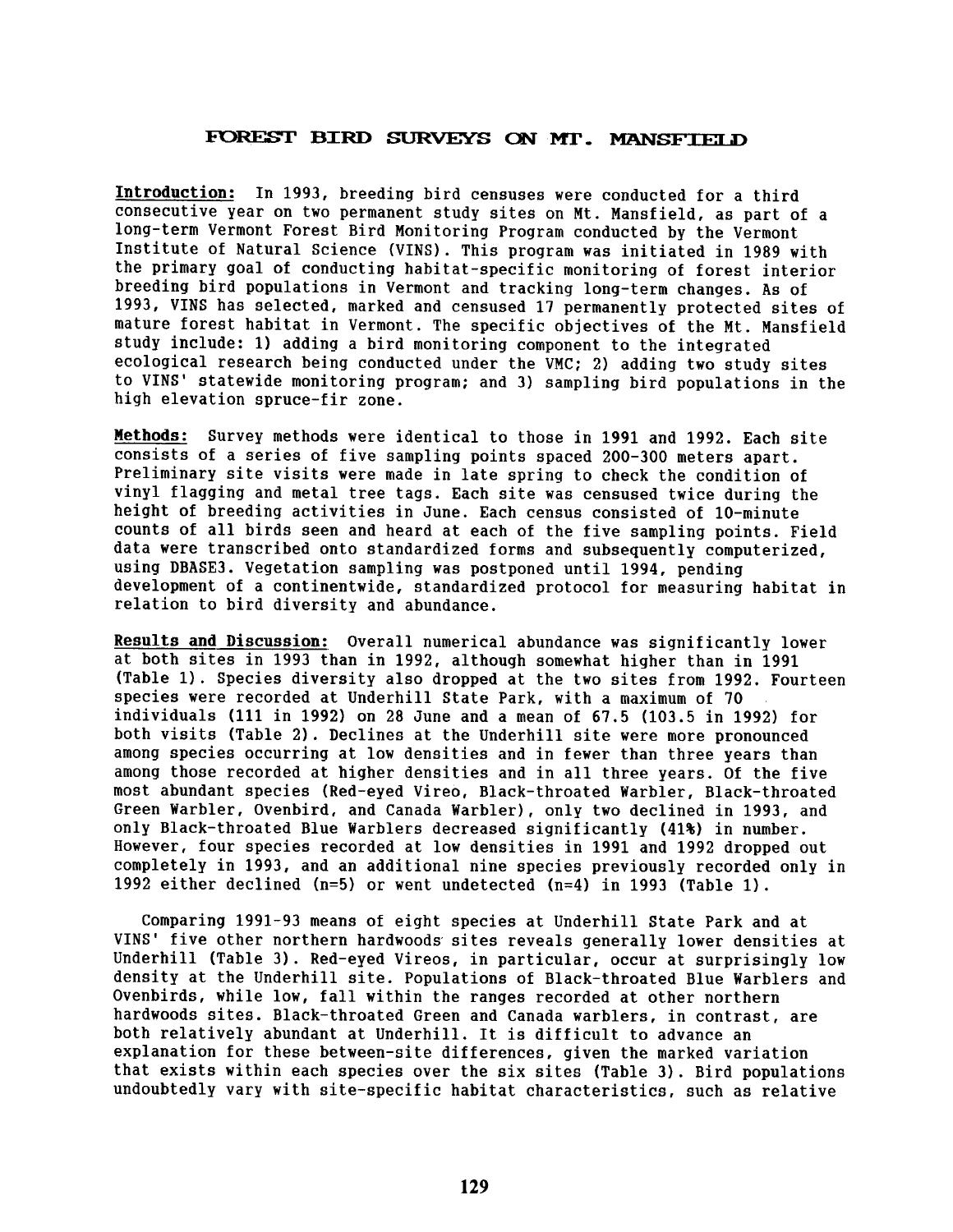proportions and sizes of dominant hardwood species, proportions of mature spruce trees, and density and composition of the understory shrub layer. We anticipate that detailed habitat sampling in 1994 will provide insights into differences in the composition and relative abundance of bird populations among all sites.

Fifteen species were recorded on Mt. Mansfield in 1993, with a maximum of 104 individuals (141 in 1992} on 24 June and a combined mean of 96 (133 in 1992}. Of nine species recorded in each year since 1991, eight declined from 1992 levels (Table 4). However, five of these decreasing species occurred in numbers greater or equal to those recorded in 1991. Four of the five most abundant species at the site (Winter Wren, Yellow-rumped Warbler, Blackpoll Warbler, and White-throated Sparrow) changed relatively little, while Graycheeked [Bicknell'sl Thrush numbers dropped by 35% (Table 4}. Strong westerly winds on both count dates may have hindered song behavior and detectability at two sampling points on the mountain's west slope. Counts of thrushes may have been particularly influenced by this.

The changes in bird populations recorded at Underhill State Park and Mt. Mansfield in 1993 may have been influenced by a combination of factors. Changes in insect food availability, migration or breeding season weather, interspecific competition, overwinter survival, or habitat changes can all cause short-term population fluctuations. It is also possible that bird populations have changed little since 1991, and that variable detection rates between years, based on weather or breeding chronology, have exaggerated real changes. Small sample sizes of many species preclude meaningful analysis of their population trends. However, it appears that populations of the most abundant species at each site have not changed markedly in three years. The sharp declines of some species, such as Swainson's Thrush on Mt. Mansfield and Winter Wren at Underhill State Park, must be interpreted cautiously. With only three years of census data, it is premature to draw conclusions. Several years of additional data collection, and their correlation with other VMC data, will be necessary to elucidate population trends of various species and groups at the two sites.

Acknowledgements: Funding for VINS' 1993 work at these two sites was provided by the VMC. Support for monitoring at VINS' additional 15 Vermont study sites was provided in part by a grant from the Merck Family Fund. Chip Darmstadt deserves special thanks for collecting field data at Underhill State Park.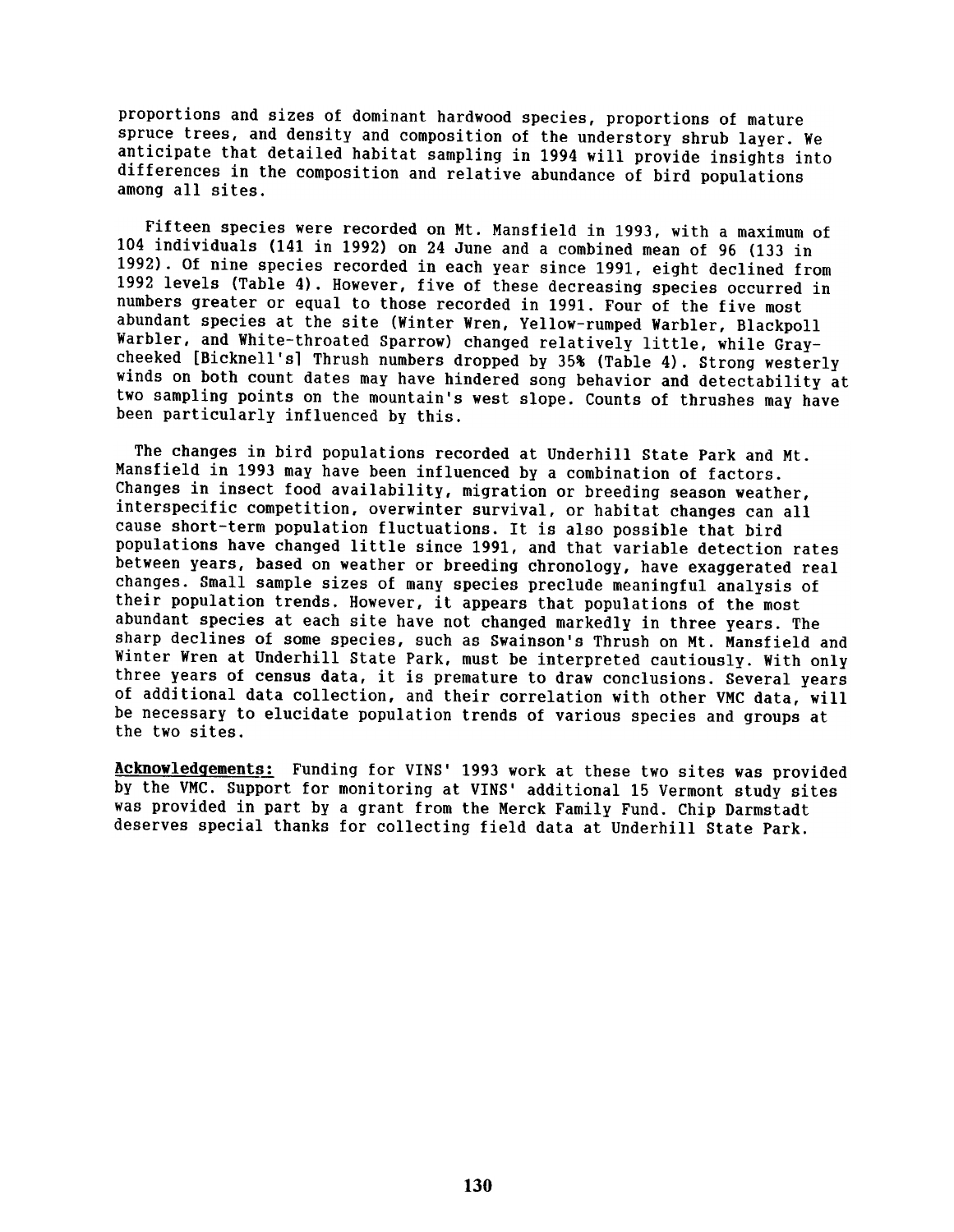Table 1. Maximum counts of individual birds recorded on Mt mansfield and Underhill State Park, 1991-9

|                                                   |                | Mansfield        |                         |  | Underhill        |                         |                  |
|---------------------------------------------------|----------------|------------------|-------------------------|--|------------------|-------------------------|------------------|
| Species                                           | 91             | 92               | 93                      |  | 91               | 92                      | 93               |
| Yellow-bellied Sapsucker                          |                |                  |                         |  |                  | $\boldsymbol{2}$        |                  |
| Northern Flicker                                  |                |                  | $\mathbf{1}$            |  |                  |                         | 2                |
| Pileated Woodpecker                               |                |                  |                         |  | $\boldsymbol{2}$ | 1                       | $\overline{2}$   |
| Yellow-bellied Flycatcher                         |                |                  | $\overline{2}$          |  |                  |                         |                  |
| Blue Jay                                          |                | 1                |                         |  |                  |                         |                  |
| Common Raven                                      |                |                  | $\mathbf{1}$            |  |                  |                         |                  |
| Black-capped Chickadee                            |                |                  |                         |  |                  | $\overline{2}$          | $\mathbf{1}$     |
| Red-breasted Nuthatch                             |                | $\boldsymbol{2}$ | $\overline{\mathbf{3}}$ |  |                  |                         |                  |
| Winter Wren                                       | 20             | 18               | 14                      |  |                  | 12                      |                  |
| Ruby-crowned Kinglet<br>Veery                     |                | 4                |                         |  |                  |                         |                  |
| Gray-cheeked Thrush                               |                |                  |                         |  |                  |                         |                  |
| Swainson's Thrush                                 | 10             | 23               | 15                      |  |                  |                         |                  |
| Hermit Thrush                                     | 6              | 16               | $\boldsymbol{2}$        |  |                  |                         |                  |
| Wood Thrush                                       |                |                  |                         |  |                  | 7                       | $\mathbf{2}$     |
| American Robin                                    |                |                  |                         |  | $\mathbf{1}$     | $\overline{2}$          |                  |
| Cedar Waxwing                                     | $\overline{2}$ | 7                | 2                       |  |                  |                         |                  |
| Solitary Vireo                                    |                | $\mathbf{1}$     | 4                       |  |                  |                         |                  |
| Red-eyed Vireo                                    |                |                  |                         |  | 1                | 4                       |                  |
| Blue-winged Warbler                               |                |                  |                         |  | 5                | 8                       | 8                |
| Nashville Warbler                                 |                |                  |                         |  |                  | $\overline{a}$          |                  |
| Magnolia Warbler                                  | 4              |                  |                         |  |                  |                         |                  |
|                                                   | $\overline{2}$ | 4                |                         |  |                  |                         |                  |
| Black-throated Blue Warbler                       |                |                  |                         |  | 11               | 17                      | 10               |
| Yellow-rumped Warbler                             | 22             | 21               | 16                      |  |                  |                         | 4                |
| Black-throated Green Warbler<br>Blackpoll Warbler |                |                  |                         |  | 9                | 14                      | 12               |
| Black-and-white Warbler                           | 20             | 18               | 18                      |  |                  |                         |                  |
| American Redstart                                 |                |                  |                         |  |                  | 6                       | 4                |
| Ovenbird                                          |                |                  |                         |  |                  | 6                       |                  |
| Canada Warbler                                    |                |                  | 2                       |  | 7                | 20                      | 22               |
| Rose-breasted Grosbeak                            |                |                  |                         |  | 5                | 8                       | 8                |
|                                                   |                |                  |                         |  | 7                | $\overline{\mathbf{3}}$ |                  |
| Lincoln's Sparrow                                 | 4              |                  |                         |  |                  |                         |                  |
| White-throated Sparrow                            | 14             | 28               | 26                      |  | $\mathbf{z}$     |                         | 2                |
| <b>Dark-eyed Junco</b>                            | 8              | 17               | 10                      |  |                  | 6                       | $\boldsymbol{2}$ |
| Purple Finch<br>Pine Siskin                       | $\mathbf{2}$   | 8                | 2                       |  |                  |                         |                  |
| Evening Grosbeak                                  |                | $\mathbf{1}$     |                         |  |                  |                         |                  |
|                                                   |                | $\overline{2}$   |                         |  |                  |                         |                  |
| Number of individuals                             |                | 114 171 118      |                         |  |                  | 52 112                  | 83               |
| Number of species                                 | 12             | 16               | 15                      |  | 11               | 18                      | 14               |
|                                                   |                |                  |                         |  |                  |                         |                  |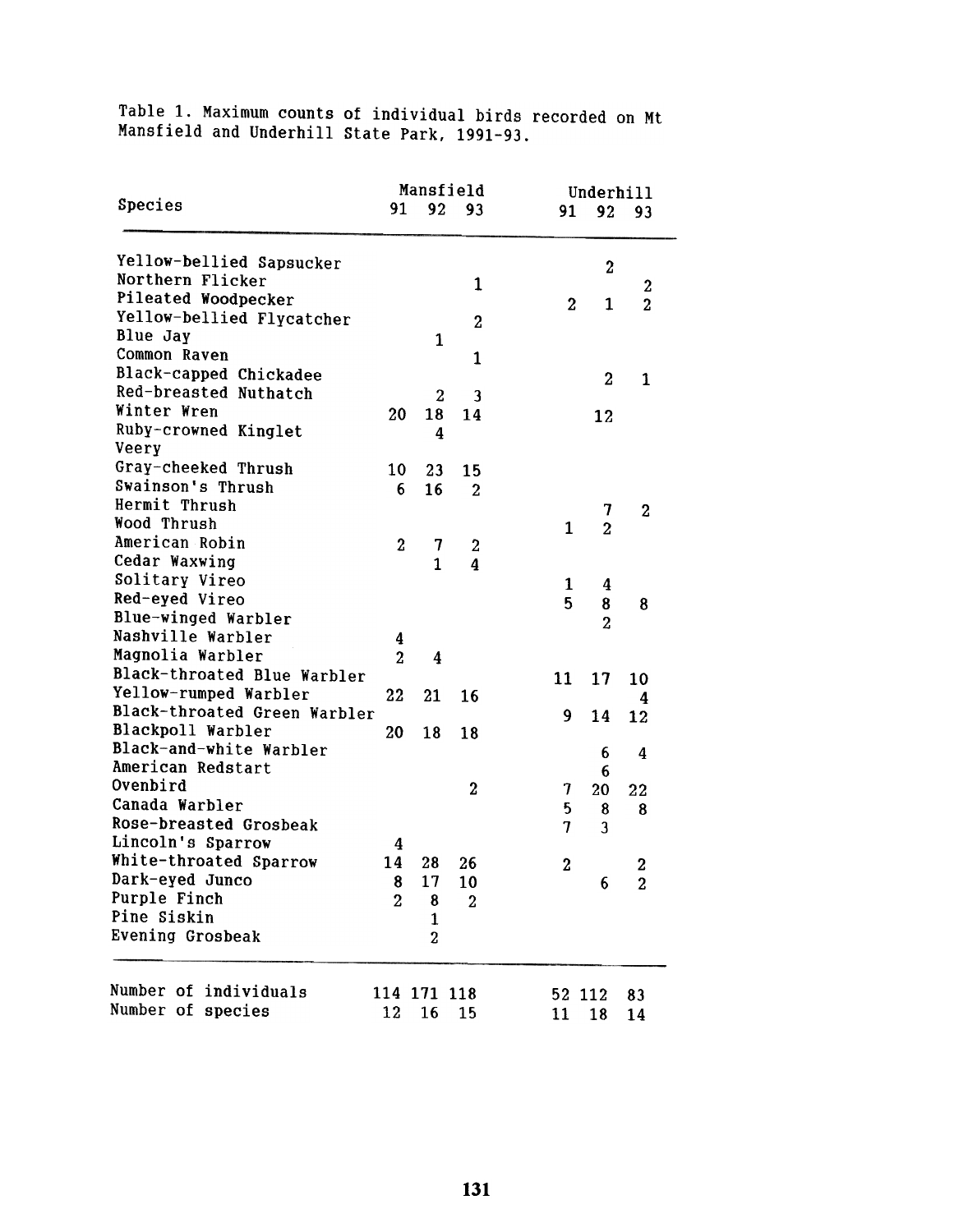Table 2. Numbers of individual birds recorded in Underhill State Park in 1993. Maximum count for each species represe relative abundance index to be used in population analys

| Species                      | 10 June        | 28 June          |
|------------------------------|----------------|------------------|
| Northern Flicker             |                | 2                |
| Pileated Woodpecker          |                | 2                |
| Black-capped Chickadee       | 1              |                  |
| Winter Wren                  | 4              | 4                |
| Hermit Thrush                |                | $\mathbf{c}$     |
| Red-eyed Vireo               | 8              | 6                |
| Black-throated Blue Warbler  | 6              | 10               |
| Yellow-rumped Warbler        | 4              |                  |
| Black-throated Green Warbler | 12             | 12               |
| Black-and-white Warbler      | 4              | 4                |
| Ovenbird                     | 16             | 22               |
| Canada Warbler               | 8              | 2                |
| White-throated Sparrow       | $\overline{c}$ | $\boldsymbol{2}$ |
| Dark-eyed Junco              |                | $\overline{2}$   |
| Number of individuals        | 65             | 70               |
| Number of species            | 10             | 12               |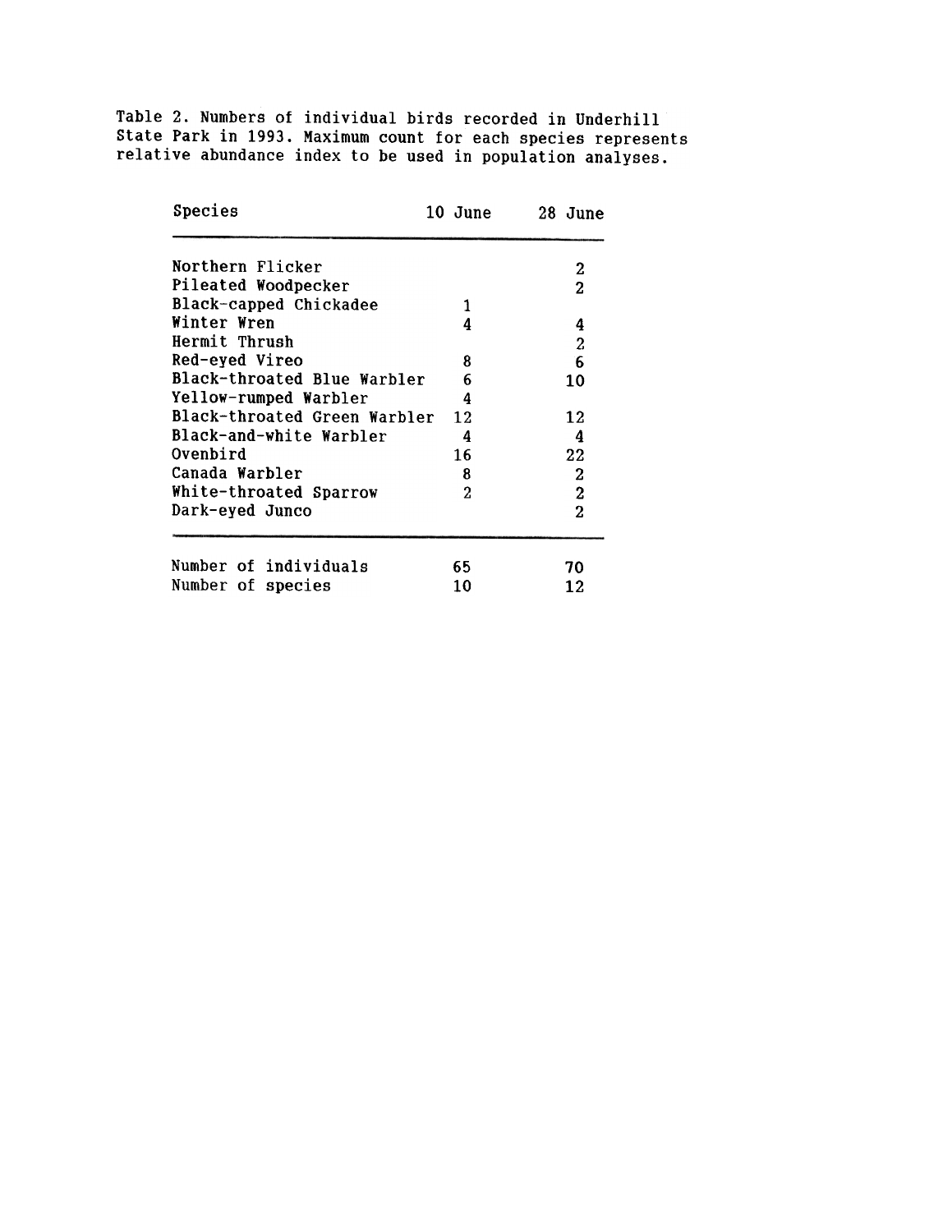Table 3. Mean 1991-93 relative abundance indices of eight species found on VINS' northern hardwoods study sites, compared with 1991-93 means from Underhill State Park.

| Species                  | DB   | SН       | ТC   | СW       | МP          | ALL' | UN   |
|--------------------------|------|----------|------|----------|-------------|------|------|
| Winter Wren              | 6.7  | $\bf{0}$ | 8.0  | 6.7      | 2.7         | 4.4  | 5.3  |
| Wood Thrush              | 6.0  | 4.7      | 7.0  | $\bf{0}$ | $\mathbf 0$ | 3.5  | 1.0  |
| Red-eyed Vireo           | 20.0 | 26.0     | 19.3 | 23.3     | 22.0        | 22.1 | 7.0  |
| Black-thr. Blue Warbler  | 17.7 | 17.7     | 10.7 | 19.0     | 12.0        | 15.4 | 12.7 |
| Black-thr. Green Warbler | 5.0  | 2.0      | 4.7  | 13.3     | 15.0        | 8.0  | 11.7 |
| Ovenbird                 | 25.0 | 13.3     | 21.3 | 29.3     | 21.0        | 22.0 | 16.3 |
| Canada Warbler           | 0.7  | 0        | 3.7  | 0        | 1.0         | 1.1  | 7.0  |
| Rose-breasted Grosbeak   | 9.7  | 6.7      | 6.3  | 0        | 3.3         | 5.2  | 3.3  |

 $*$  ALL = pooled mean of first five sites, excluding UN.

DB = Dorset Bat Cave (Dorset) SH = Sugar Hollow Preserve (Pittsford)  $TC = The Cape (Chittenden)$ CW = Concord Woods (Concord) MP = May Pond Preserve (Barton) UN = Underbill State Park (Underbill)